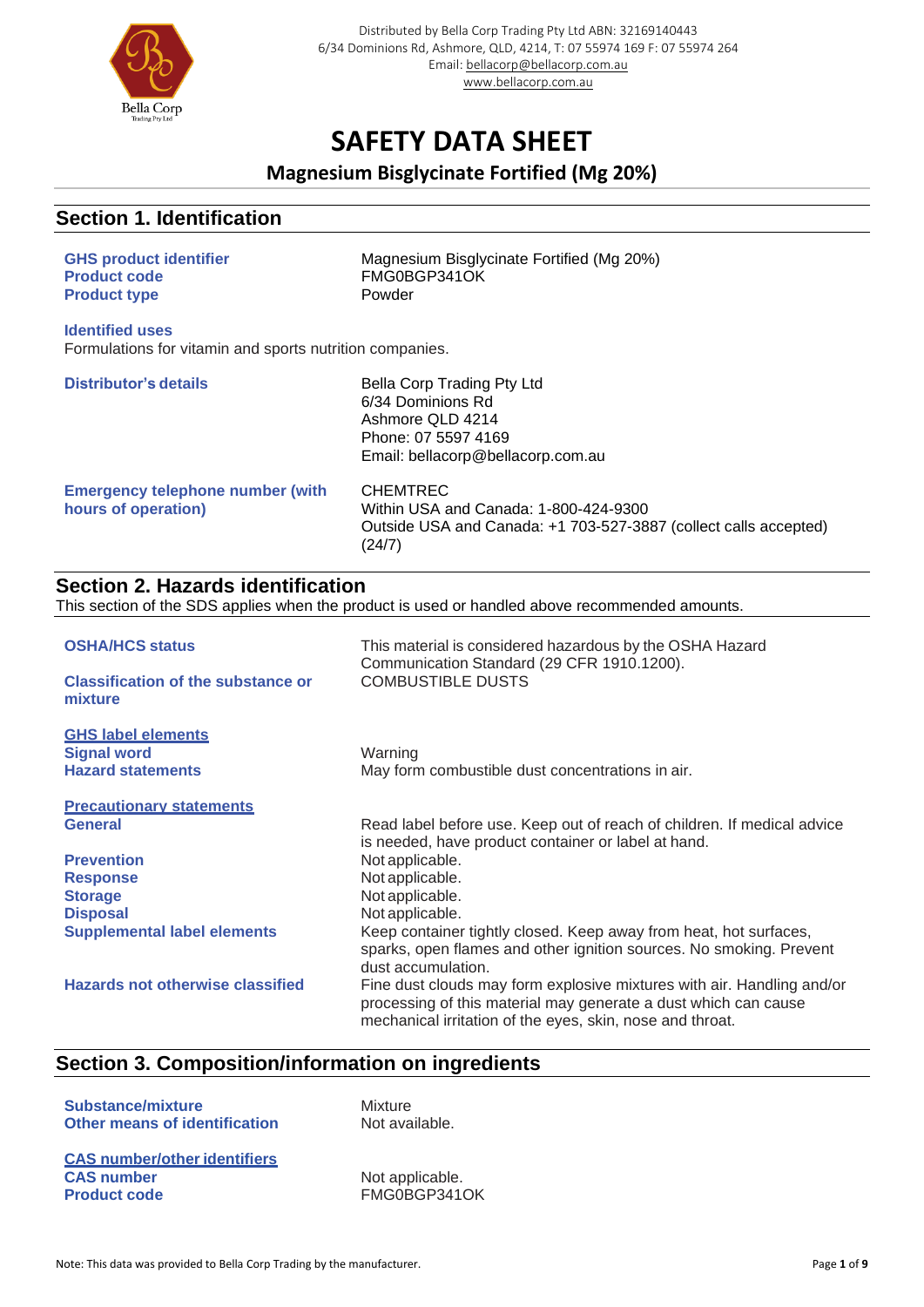

### **Magnesium Bisglycinate Fortified (Mg 20%)**

#### **There are no ingredients present which, within the current knowledge of the supplier and in the concentrations applicable, are classified as hazardous to health or the environment and hence require reporting in this section.**

**Occupational exposure limits, if available, are listed in Section 8.**

### **Section 4. First aid measures**

This section of the SDS applies when the product is used or handled above recommended amounts.

#### **Description of necessary first aid measures**

| Eye contact         | In case of contact, immediately flush eyes with water for at least 15 minutes, preferably<br>using an eyewash station. Remove any contact lens as soon as practical to do so. Get<br>immediate medical attention if irritation occurs. |
|---------------------|----------------------------------------------------------------------------------------------------------------------------------------------------------------------------------------------------------------------------------------|
| <b>Inhalation</b>   | Move victim to fresh air. Give artificial respiration if victim is not breathing. Administer<br>oxygen if breathing is difficult.                                                                                                      |
| <b>Skin contact</b> | Wash with soap and water for at least 15 minutes. Get immediate medical attention if<br>irritation develops.                                                                                                                           |
| <b>Ingestion</b>    | Do NOT induce vomiting. Rinse mouth. Do not give anything by mouth to an<br>unconscious person.                                                                                                                                        |

**Most important symptoms/effects, acute and delayed Potential acute health effects**

| Eye contact         | Exposure to airborne concentrations above statutory or recommended exposure limits |
|---------------------|------------------------------------------------------------------------------------|
|                     | may cause irritation of the eyes.                                                  |
| <b>Inhalation</b>   | No known significant effects or critical hazards.                                  |
| <b>Skin contact</b> | No known significant effects or critical hazards.                                  |
| <b>Ingestion</b>    | No known significant effects or critical hazards.                                  |

#### **Over-exposure signs/symptoms**

| Eye contact         | Adverse symptoms may include the following:<br>Irritation<br><b>Redness</b> |
|---------------------|-----------------------------------------------------------------------------|
| <b>Inhalation</b>   | No known significant effects or critical hazards.                           |
| <b>Skin contact</b> | No known significant effects or critical hazards.                           |
| <b>Ingestion</b>    | No known significant effects or critical hazards.                           |

#### **Indication of immediate medical attention and special treatment needed, if necessary**

| <b>Notes to physician</b>         | All treatments should be based on observed signs and symptoms of distress in<br>the patient. Consideration should be given to the possibility that overexposure<br>to materials other than this product may have occurred. |
|-----------------------------------|----------------------------------------------------------------------------------------------------------------------------------------------------------------------------------------------------------------------------|
| <b>Specific treatments</b>        | No specific treatment.                                                                                                                                                                                                     |
| <b>Protection of first-aiders</b> | No action shall be taken involving any personal risk or without suitable training.<br>It may be dangerous to the person providing aid to give mouth-to-mouth<br>resuscitation.                                             |

**See toxicological information (Section 11)**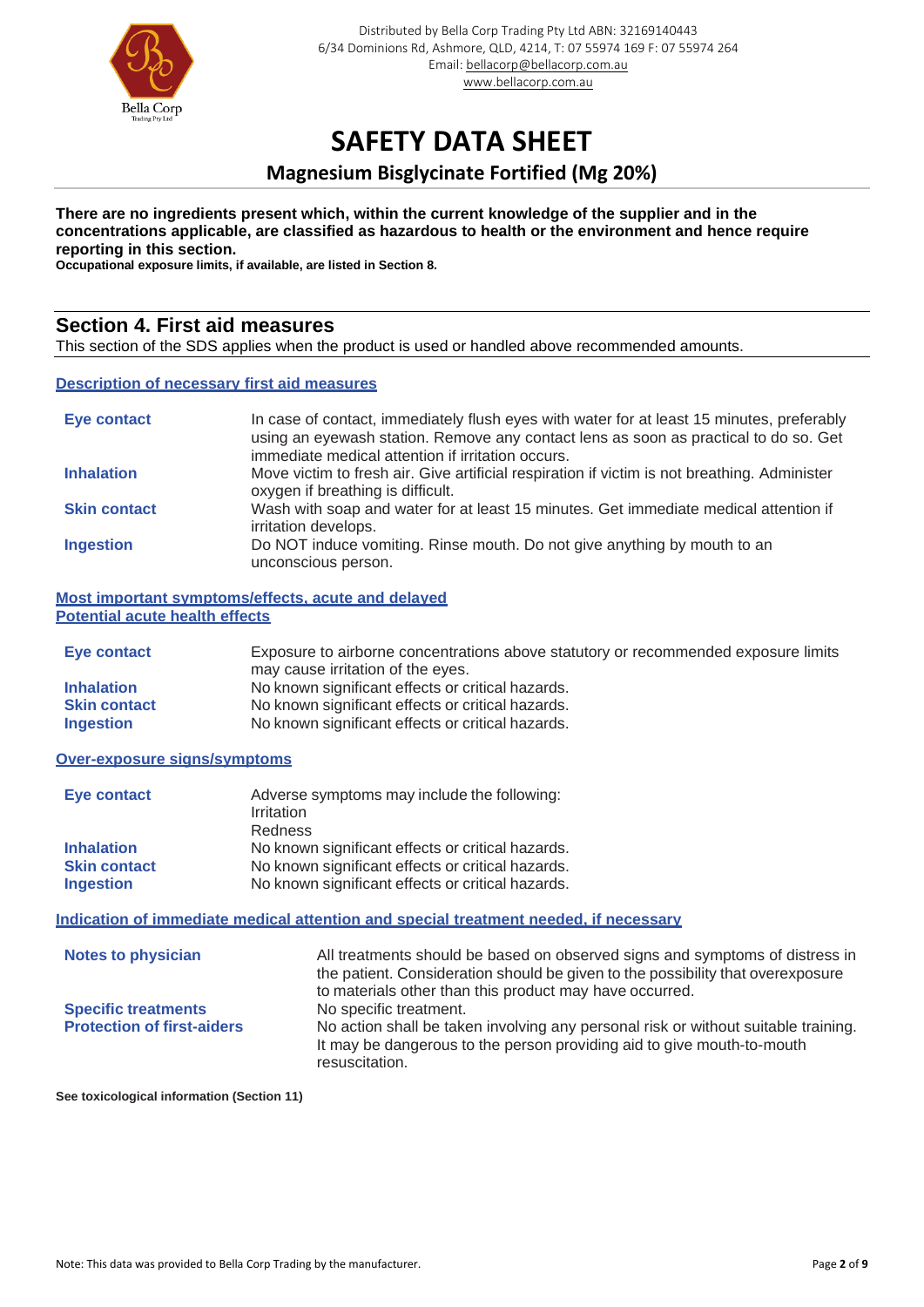

**Magnesium Bisglycinate Fortified (Mg 20%)**

### **Section 5. Fire-fighting measures**

| <b>Extinguishing media</b><br><b>Suitable extinguishing media</b><br><b>Unsuitable extinguishing</b><br>media      | Use dry chemical powder.<br>Do not use water jet or water-based fire extinguishers.                                                                                       |
|--------------------------------------------------------------------------------------------------------------------|---------------------------------------------------------------------------------------------------------------------------------------------------------------------------|
| <b>Specific hazards arising from</b><br>the chemical                                                               | Fine dust clouds may form explosive mixtures with air.                                                                                                                    |
| <b>Hazardous thermal</b><br>decomposition products                                                                 | Decomposition products may include the following materials:<br>carbon dioxide<br>carbon monoxide<br>nitrogen oxides<br>metal oxide/oxides                                 |
| <b>Special protective actions for</b><br>fire-fighters<br><b>Special protective equipment</b><br>for fire-fighters | Move containers from fire area if this can be done without risk. Use water spray<br>to keep fire-exposed containers cool.                                                 |
|                                                                                                                    | Fire-fighters should wear appropriate protective equipment and self-contained<br>breathing apparatus (SCBA) with a full face-piece operated in positive pressure<br>mode. |

#### **Section 6. Accidental release measures**

This section of the SDS applies when the product is used or handled above recommended amounts.

#### **Personal precautions, protective equipment and emergency procedures**

| For non-emergency personnel | Shut off all ignition sources. No flares, smoking or flames in hazard area. Avoid<br>breathing dust. Provide adequate ventilation. Wear appropriate respirator when<br>ventilation is inadequate. Put on appropriate personal protective equipment. |
|-----------------------------|-----------------------------------------------------------------------------------------------------------------------------------------------------------------------------------------------------------------------------------------------------|
| For emergency responders    | If specialized clothing is required to deal with the spillage, take note of any<br>information in Section 8 on suitable and unsuitable materials. See also the<br>information in "For non-emergency personnel".                                     |

**Environmental precautions** Not applicable.

#### **Methods and materials for containment and cleaning up**

**Spill** Move containers from spill area. Use spark-proof tools and explosion-proof equipment. Prevent entry into sewers, water courses, basements or confined areas. Avoid dust generation. Do not dry sweep. Vacuum dust with equipment fitted with a HEPA filter and place in a closed, labelled waste container. Avoid creating dusty conditions and prevent wind dispersal. Dispose of via a licensed waste disposal contractor. Note: see Section 1 for emergency contact information and Section 13 for waste disposal.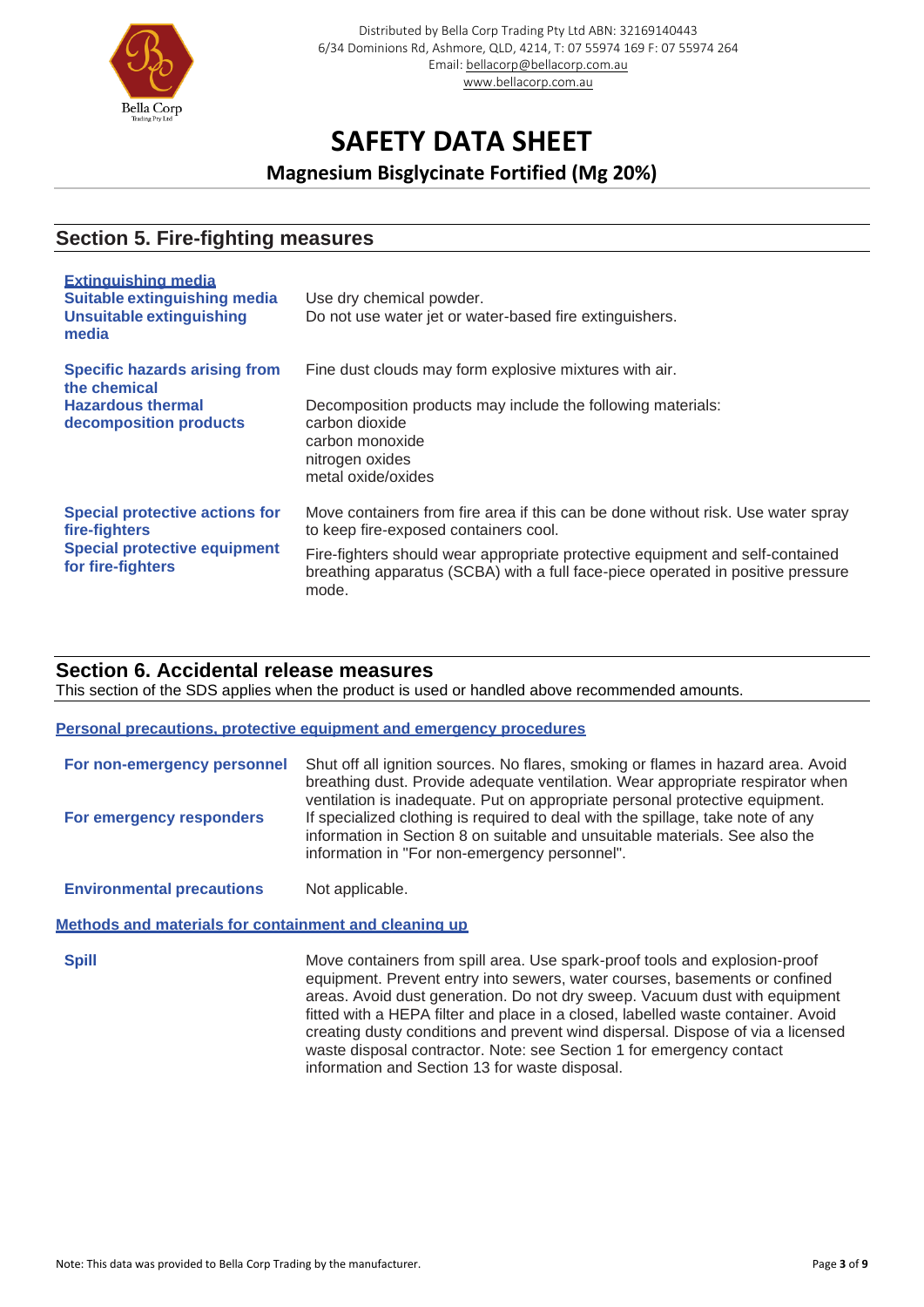

### **Magnesium Bisglycinate Fortified (Mg 20%)**

#### **Section 7. Handling and storage**

This section of the SDS applies when the product is used or handled above recommended amounts.

#### **Precautions for safe handling**

| <b>Protective measures</b><br><b>Advice on general</b>                                                   | Put on appropriate personal protective equipment (see Section 8). Avoid the<br>creation of dust when handling and avoid all possible sources of ignition (spark<br>or flame). Prevent dust accumulation. Use only with adequate ventilation.<br>Normal good industrial hygiene. |
|----------------------------------------------------------------------------------------------------------|---------------------------------------------------------------------------------------------------------------------------------------------------------------------------------------------------------------------------------------------------------------------------------|
| occupational hygiene<br><b>Conditions for safe storage,</b><br>including any<br><b>incompatibilities</b> | Store in accordance with local regulations. Eliminate all ignition sources.<br>Separate from oxidizing materials. Keep container tightly closed and sealed until<br>ready for use.                                                                                              |

#### **Section 8. Exposure controls/personal protection**

Proper personal protective equipment should be selected and worn when handling this product, as based on a risk assessment performed by a qualified person.

#### **Control parameters**

| <b>Occupational exposure limits</b><br>None. |                                                                                                                                                                                                                                                                                                                                                                                                                             |
|----------------------------------------------|-----------------------------------------------------------------------------------------------------------------------------------------------------------------------------------------------------------------------------------------------------------------------------------------------------------------------------------------------------------------------------------------------------------------------------|
| <b>Appropriate engineering</b><br>controls   | Handle in accordance with good industrial hygiene and safety practice.<br>Adequate ventilation systems as needed to control concentrations of airborne<br>contaminants below applicable threshold limit values.                                                                                                                                                                                                             |
| <b>Environmental exposure</b><br>controls    | In some cases, dust collection, filters or engineering modifications to the process<br>equipment will be necessary to reduce emissions to acceptable levels.                                                                                                                                                                                                                                                                |
| <b>Individual protection measures</b>        |                                                                                                                                                                                                                                                                                                                                                                                                                             |
| <b>Hygiene measures</b>                      | Wash hands, forearms and face thoroughly after handling chemical products,<br>before eating, smoking and using the lavatory and at the end of the working<br>period. Ensure that eyewash stations and safety showers are close to the<br>workstation location.                                                                                                                                                              |
| <b>Eye/face protection</b>                   | Safety glasses with side-shields conforming to EN166 / ANSI Z87 additional<br>eye/face protection may be appropriate.                                                                                                                                                                                                                                                                                                       |
| <b>Skin protection</b>                       |                                                                                                                                                                                                                                                                                                                                                                                                                             |
| <b>Hand protection</b>                       | Handle with gloves. Gloves must be inspected prior to use to ensure there are<br>no holes or tears. Use proper glove removal technique (without touching glove's<br>outer surface) to avoid skin contact with this product. Dispose of gloves after use<br>in accordance with applicable laws and good industry practices. Wash and dry<br>hands.                                                                           |
| <b>Body protection</b>                       | Wear appropriate clothing such as long sleeves and/or protective coveralls. The<br>type of protective clothing must be selected according to the type, concentration<br>and amount of the substance(s) at the specific workplace.                                                                                                                                                                                           |
| <b>Other skin protection</b>                 | Not required under normal conditions of use.                                                                                                                                                                                                                                                                                                                                                                                |
| <b>Respiratory protection</b>                | For nuisance exposures use type P95 (US) or type P1 (EU EN 143) particle<br>respirator. For higher level protection use type P100 (US) or type P3 (EU EN<br>143) respirator cartridges. Follow the OSHA respirator regulations found in 29<br>CFR 1910.134 or European Standard EN 149. Use a NIOSH/MSHA or<br>European Standard EN 149 approved respirator if exposure limits are exceeded<br>or symptoms are experienced. |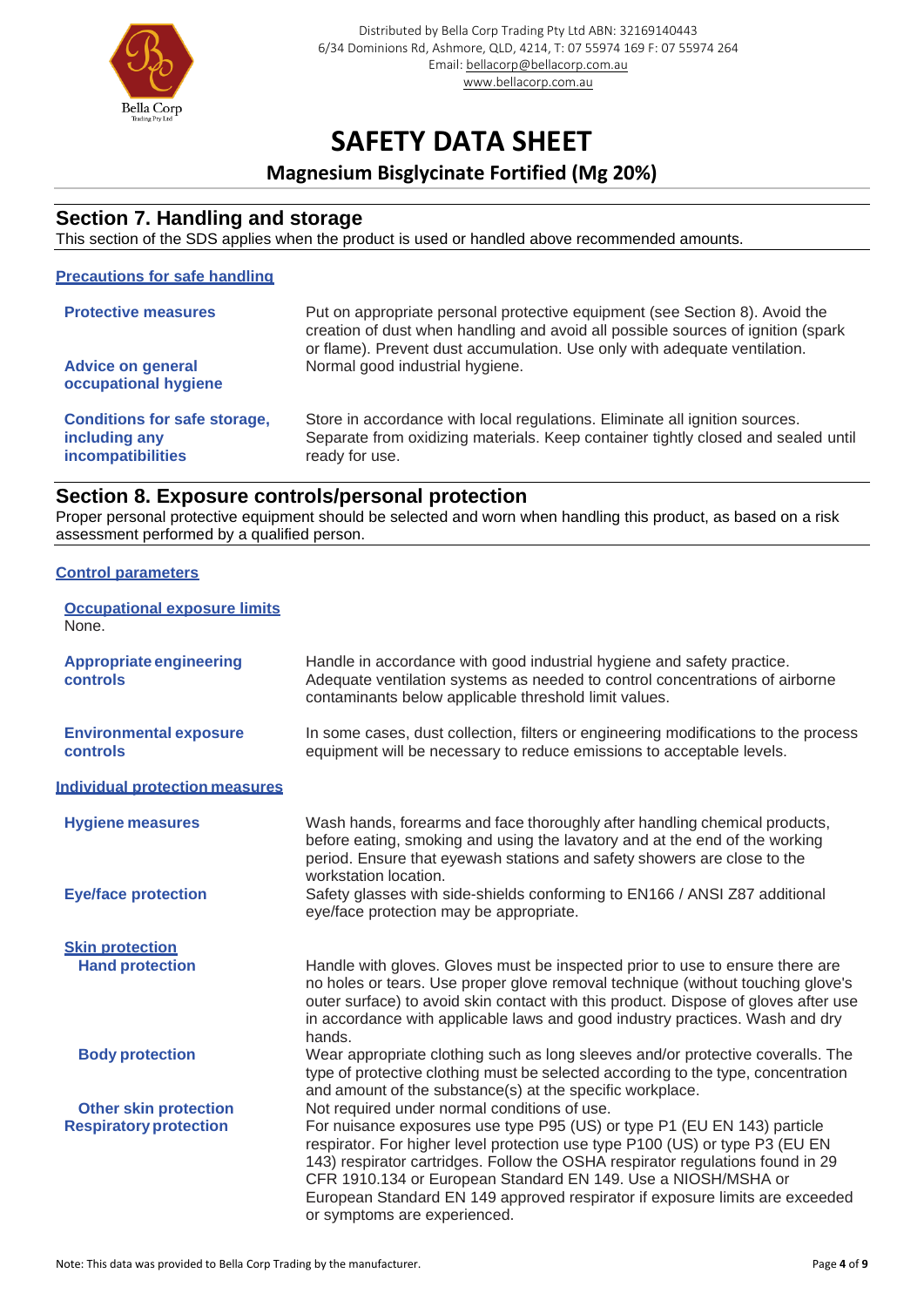

**Magnesium Bisglycinate Fortified (Mg 20%)**

### **Section 9. Physical and chemical properties**

| Solid. [Powder.]    |
|---------------------|
| White to off-white. |
| Characteristic.     |
| Not available.      |
| Not available.      |
| Not available.      |
| Not available.      |
| Not applicable.     |
| Not applicable.     |
| Not available.      |
| Not available.      |
|                     |
| Not applicable.     |
| Not applicable.     |
| Not available.      |
| Not available.      |
| Not available.      |
|                     |
| Not available.      |
| Not available.      |
| Not applicable.     |
|                     |
|                     |

## **Section 10. Stability and reactivity**

| <b>Reactivity</b><br><b>Chemical stability</b> | No specific test data related to reactivity available for this product or its<br>ingredients.<br>The product is stable.                                                                                                                                                                                                                                             |
|------------------------------------------------|---------------------------------------------------------------------------------------------------------------------------------------------------------------------------------------------------------------------------------------------------------------------------------------------------------------------------------------------------------------------|
| <b>Possibility of hazardous</b><br>reactions   | Under normal conditions of storage and use, hazardous reactions will not occur.                                                                                                                                                                                                                                                                                     |
| <b>Conditions to avoid</b>                     | Avoid the creation of dust when handling and avoid all possible sources of<br>ignition (spark or flame). Take precautionary measures against electrostatic<br>discharges. To avoid fire or explosion, dissipate static electricity during transfer<br>by grounding and bonding containers and equipment before transferring<br>material. Prevent dust accumulation. |
| <b>Incompatible materials</b>                  | Reactive or incompatible with the following materials: oxidizing materials.                                                                                                                                                                                                                                                                                         |
| <b>Hazardous decomposition</b><br>products     | Under normal conditions of storage and use, hazardous decomposition products<br>should not be produced.                                                                                                                                                                                                                                                             |

### **Section 11. Toxicological information**

**Information on toxicological effects Acute toxicity** There is no dataavailable. **Irritation/Corrosion** There is no data available. **Sensitization** There is no data available. **Carcinogenicity** There is no data available.

Note: This data was provided to Bella Corp Trading by the manufacturer. **Page 1** of 9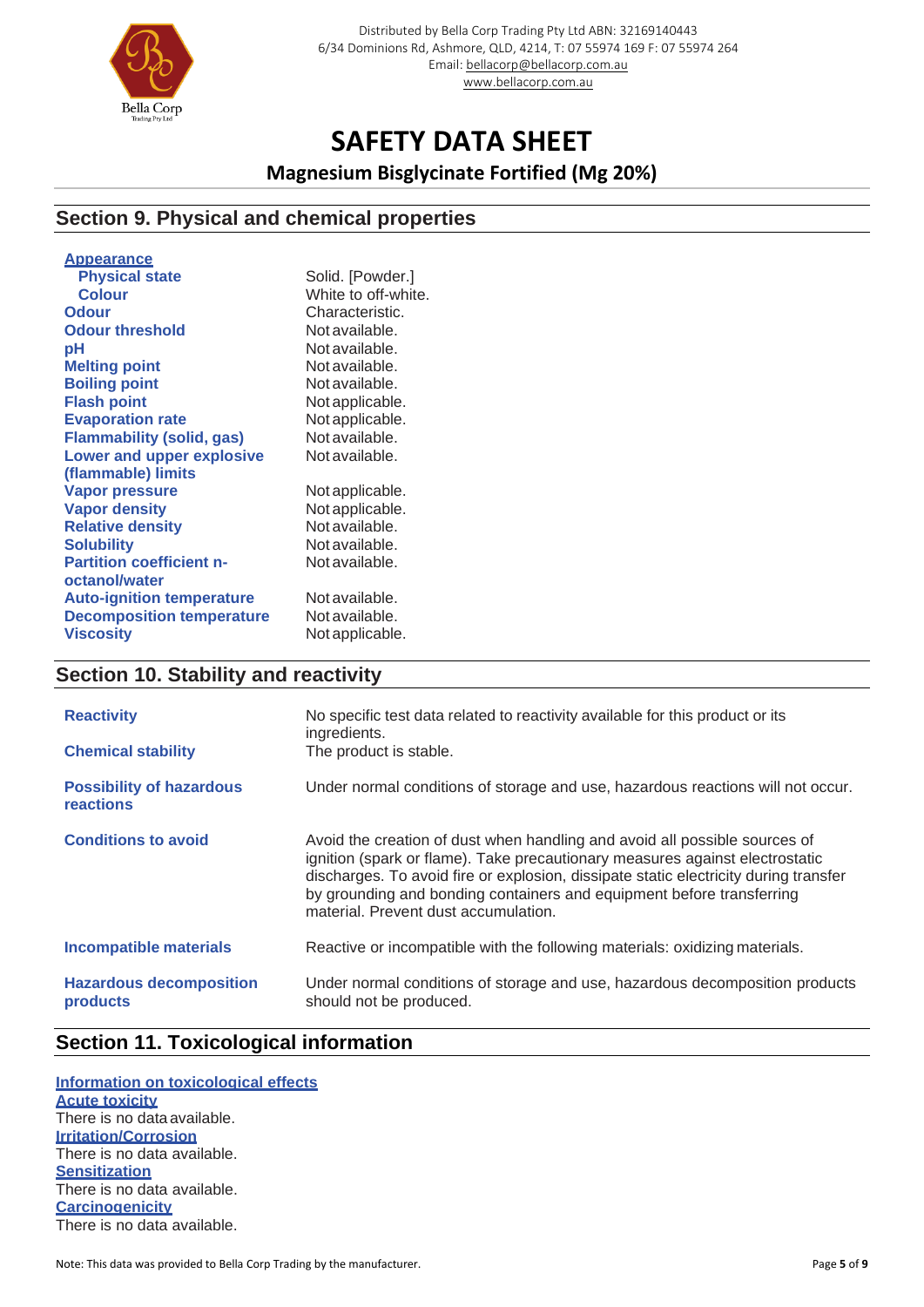

## **Magnesium Bisglycinate Fortified (Mg 20%)**

| Specific target organ toxicity (single exposure)<br>There is no data available.<br>Specific target organ toxicity (repeated exposure)<br>There is no data available.<br><b>Aspiration hazard</b><br>There is no data available. |                                                                                                                                                             |  |  |  |
|---------------------------------------------------------------------------------------------------------------------------------------------------------------------------------------------------------------------------------|-------------------------------------------------------------------------------------------------------------------------------------------------------------|--|--|--|
| <b>Information on the likely</b><br>routes of exposure                                                                                                                                                                          | Dermal contact. Eye contact. Inhalation. Ingestion.                                                                                                         |  |  |  |
| <b>Potential acute health effects</b><br><b>Eye contact</b>                                                                                                                                                                     | Exposure to airborne concentrations above statutory or recommended exposure<br>limits may cause irritation of the eyes.                                     |  |  |  |
| <b>Inhalation</b><br><b>Skin contact</b><br><b>Ingestion</b>                                                                                                                                                                    | No known significant effects or critical hazards.<br>No known significant effects or critical hazards.<br>No known significant effects or critical hazards. |  |  |  |
| Symptoms related to the physical, chemical and toxicological characteristics                                                                                                                                                    |                                                                                                                                                             |  |  |  |
| <b>Eye contact</b>                                                                                                                                                                                                              | Adverse symptoms may include the following:<br>irritation<br>redness                                                                                        |  |  |  |
| <b>Inhalation</b>                                                                                                                                                                                                               | No known significant effects or critical hazards.                                                                                                           |  |  |  |
| <b>Skin contact</b>                                                                                                                                                                                                             | No known significant effects or critical hazards.                                                                                                           |  |  |  |
| <b>Ingestion</b>                                                                                                                                                                                                                | No known significant effects or critical hazards.                                                                                                           |  |  |  |
|                                                                                                                                                                                                                                 | Delayed and immediate effects and also chronic effects from short and long term exposure                                                                    |  |  |  |
| <b>Short term exposure</b>                                                                                                                                                                                                      |                                                                                                                                                             |  |  |  |
| <b>Potential immediate effects</b>                                                                                                                                                                                              | No known significant effects or critical hazards.                                                                                                           |  |  |  |
| <b>Potential delayed effects</b>                                                                                                                                                                                                | No known significant effects or critical hazards.                                                                                                           |  |  |  |
| Long term exposure                                                                                                                                                                                                              |                                                                                                                                                             |  |  |  |
| <b>Potential immediate effects</b>                                                                                                                                                                                              | No known significant effects or critical hazards.                                                                                                           |  |  |  |
| <b>Potential delayed effects</b>                                                                                                                                                                                                | No known significant effects or critical hazards.                                                                                                           |  |  |  |
| <b>Potential chronic health effects</b>                                                                                                                                                                                         |                                                                                                                                                             |  |  |  |
| <b>General</b>                                                                                                                                                                                                                  | Repeated or prolonged inhalation of dust may lead to chronic respiratory<br>irritation.                                                                     |  |  |  |
| <b>Carcinogenicity</b>                                                                                                                                                                                                          | No known significant effects or critical hazards.                                                                                                           |  |  |  |
| <b>Mutagenicity</b>                                                                                                                                                                                                             | No known significant effects or critical hazards.                                                                                                           |  |  |  |
| <b>Teratogenicity</b>                                                                                                                                                                                                           | No known significant effects or critical hazards.                                                                                                           |  |  |  |
| <b>Developmental effects</b>                                                                                                                                                                                                    | No known significant effects or critical hazards.                                                                                                           |  |  |  |
| <b>Fertility effects</b>                                                                                                                                                                                                        | No known significant effects or critical hazards.                                                                                                           |  |  |  |
| <b>Numerical measures of toxicity</b><br><b>Acute toxicity estimates</b><br>There is no data available.                                                                                                                         |                                                                                                                                                             |  |  |  |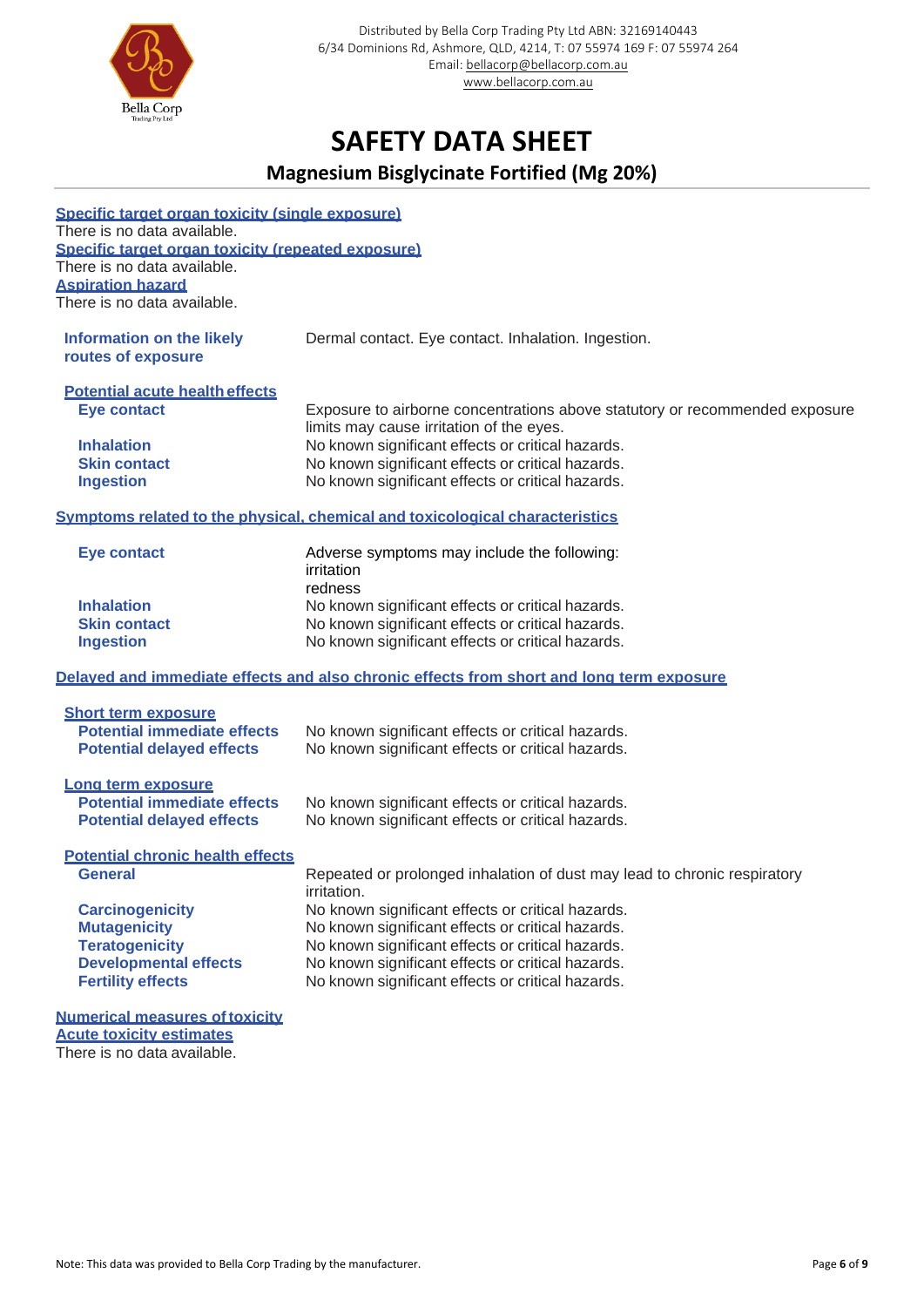

**Magnesium Bisglycinate Fortified (Mg 20%)**

### **Section 12. Ecological information**

#### **Toxicity**

There is no data available.

#### **Persistence and degradability** There is no data available.

#### **Bio-accumulative potential** There is no data available.

**Mobility in soil Soil/water partition coefficient (KOC)** Not available. **Other adverse effects** No known significant effects or critical hazards.

#### **Section 13. Disposal considerations**

**Disposal methods** The generation of waste should be avoided or minimized wherever possible. Disposal of this product, solutions and any by-products should comply with the requirements of environmental protection and waste disposal legislation and any regional local authority requirements.

### **Section 14. Transport information**

|                               | <b>DOT Classification</b> | <b>IMDG</b>    | <b>IATA</b>    |
|-------------------------------|---------------------------|----------------|----------------|
| <b>UN number</b>              | Not regulated.            | Not regulated. | Not regulated. |
| <b>UN proper shipping</b>     |                           |                |                |
| name                          |                           |                |                |
| <b>Transport hazard</b>       |                           |                |                |
| class(es)                     |                           |                |                |
| <b>Packing group</b>          |                           |                |                |
| <b>Environmental hazards</b>  | No.                       | No.            | No.            |
| <b>Additional information</b> |                           |                |                |

**Special precautions for user Transport within user's premises** always transport in closed containers that are upright and secure. Ensure that persons transporting the product know what to do in the event of an accident or spillage.

**Transport in bulk according to Annex II of MARPOL 73/78 and the IBC Code**

Not available.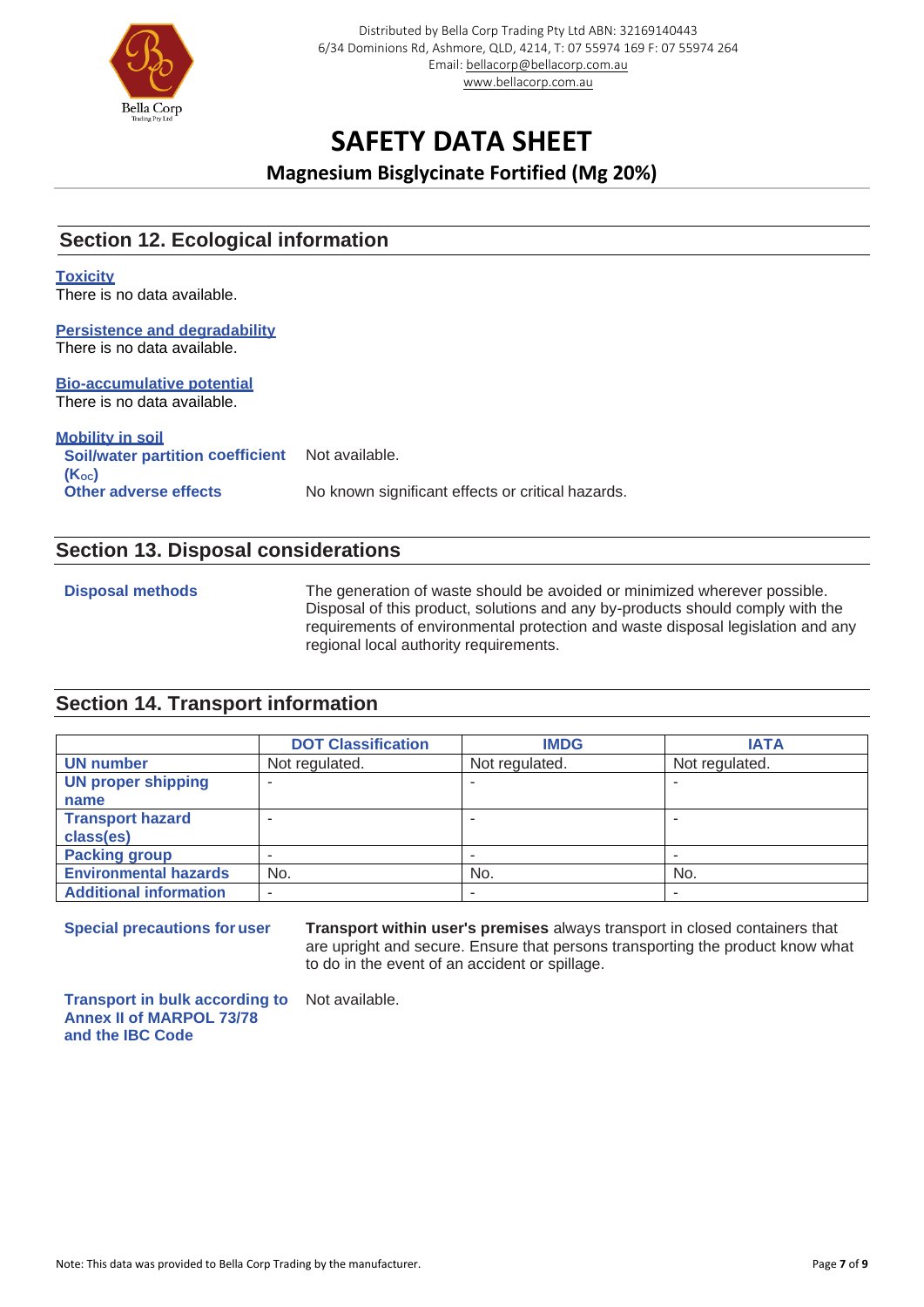

## **Magnesium Bisglycinate Fortified (Mg 20%)**

## **Section 15. Regulatory information**

| <b>U.S. Federal regulations</b>                                                                                              | TSCA 8(a) CDR Exempt/Partial exemption: Not determined<br>United States inventory (TSCA 8b): Not determined. |
|------------------------------------------------------------------------------------------------------------------------------|--------------------------------------------------------------------------------------------------------------|
| <b>Clean Air Act Section 112</b><br>(b) Hazardous Air Pollutants<br>(HAPs)                                                   | Not listed                                                                                                   |
| <b>Clean Air Act Section 602</b><br><b>Class I Substances</b>                                                                | Not listed                                                                                                   |
| <b>Clean Air Act Section 602</b><br><b>Class II Substances</b>                                                               | Not listed                                                                                                   |
| <b>DEA List I Chemicals</b><br>(Precursor Chemicals)                                                                         | Not listed                                                                                                   |
| <b>DEA List II Chemicals</b><br><b>(Essential Chemicals)</b>                                                                 | Not listed                                                                                                   |
| <b>SARA 302/304</b>                                                                                                          |                                                                                                              |
| <b>Composition/information on ingredients</b><br>No products were found.                                                     |                                                                                                              |
| <b>SARA 304 RQ</b>                                                                                                           | Not applicable.                                                                                              |
| <b>SARA 311/312</b><br><b>Classification</b>                                                                                 | Fire hazard                                                                                                  |
| <b>Composition/information on ingredients</b><br>No products were found.                                                     |                                                                                                              |
| <b>State regulations</b><br><b>Massachusetts</b>                                                                             | The following components are listed: Magnesium oxide                                                         |
| <b>New York</b>                                                                                                              | None of the components are listed.                                                                           |
| <b>New Jersey</b>                                                                                                            | The following components are listed: Magnesium oxide                                                         |
| <b>Pennsylvania</b>                                                                                                          | The following components are listed: Magnesium oxide                                                         |
| <b>California Prop. 65</b><br>Bulk product not labeled for<br>Proposition 65 compliance.<br><b>International requlations</b> |                                                                                                              |
| <b>International lists</b>                                                                                                   | Australia inventory (AICS): Not determined.                                                                  |
|                                                                                                                              | China inventory (IECSC): Not determined.                                                                     |
|                                                                                                                              | Japan inventory: Not determined.<br>Korea inventory: Not determined.                                         |
|                                                                                                                              | Malaysia Inventory (EHS Register): Not determined.                                                           |
|                                                                                                                              | New Zealand Inventory of Chemicals (NZIoC): Not determined.                                                  |
|                                                                                                                              | Philippines inventory (PICCS): Not determined.                                                               |
| <b>Chemical Weapons</b>                                                                                                      | Taiwan inventory (CSNN): Not determined.<br>Not listed                                                       |
| <b>Convention List Schedule I</b>                                                                                            |                                                                                                              |
| <b>Chemicals</b>                                                                                                             |                                                                                                              |
| <b>Chemical Weapons</b><br><b>Convention List Schedule II</b>                                                                | Not listed                                                                                                   |
| <b>Chemicals</b>                                                                                                             |                                                                                                              |
| <b>Chemical Weapons</b><br><b>Convention List Schedule III</b><br><b>Chemicals</b>                                           | Not listed                                                                                                   |